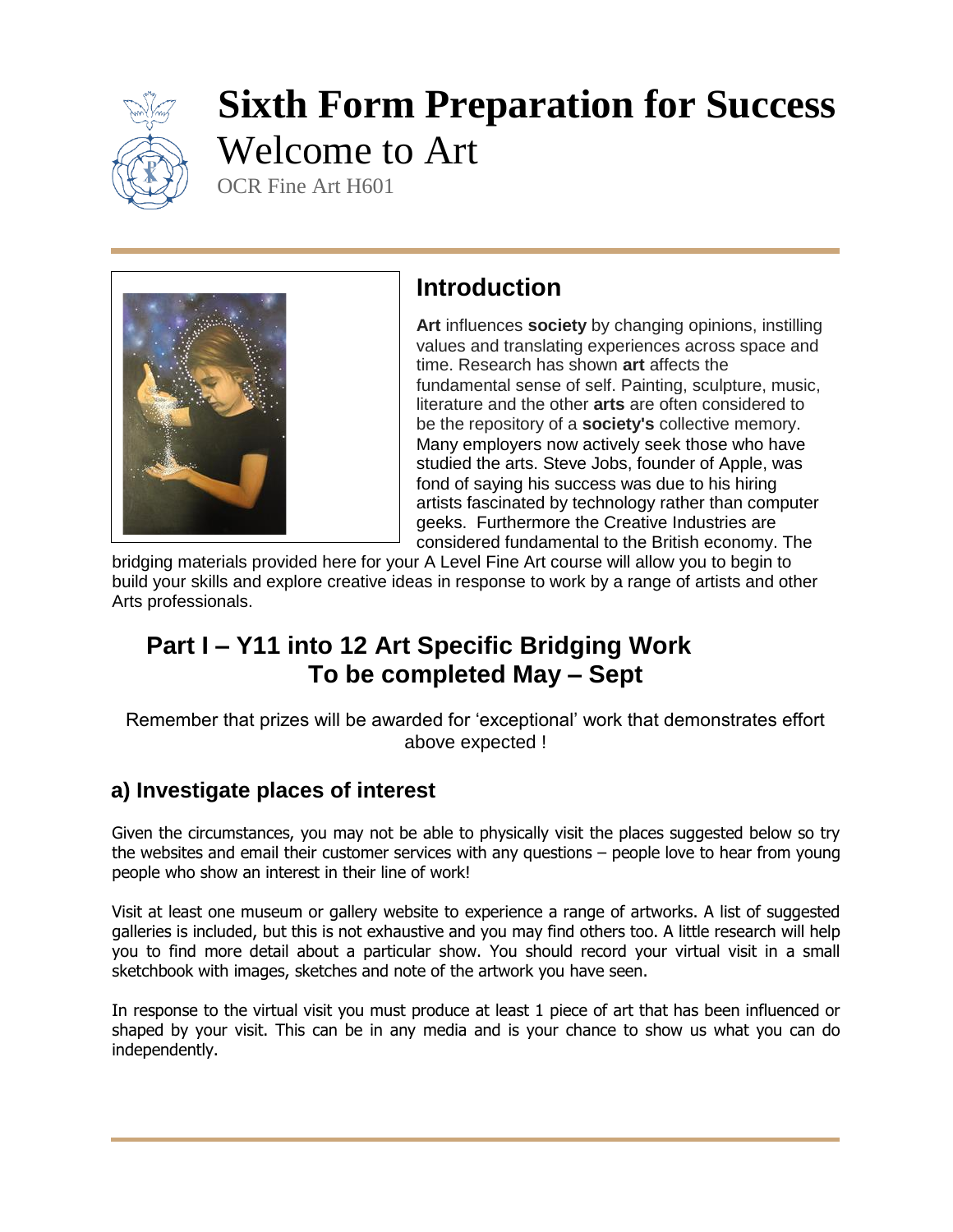## **Suggested galleries (Yorkshire and further afield):**



- The Hepworth, Wakefield- an exciting gallery of national importance, it has both permanent and regularly changing exhibitions. It's also revolutionary from an architectural viewpoint
- The Yorkshire Sculpture Park- an outstanding outdoor gallery specialising in sculpture, it has both permanent and changing exhibitions.
- The Harley Gallery, Welbeck, Worksop- a small contemporary gallery, with an excellent website and back collections
- Usher Gallery Lincoln
- York Art Gallery (small entrance fee)- A beautiful place with a permanent collection of paintings, a national ceramics collection and regularly changing contemporary exhibitions.
- Hull Ferrens Gallery- a newly revamped gallery with changing exhibitions
- Hull Humber Street Gallery- an urban contemporary gallery with challenging artworks
- Leeds City Art Gallery- an exciting gallery of national importance, it has both permanent and regularly changing exhibitions
- Bradford Media Museum (Photography exhibitions)- an excellent resource for both Art and Photography students
- Nottingham Contemporary- a new gallery with challenging modern artworks and incredible architecture
- Nottingham Castle Museum and Gallery- A traditional gallery with both permanent and regularly changing exhibitions
- Manchester Whitworth- permanent and regularly changing exhibitions, very exciting work

London: It is recommended that you visit the websites for all of these galleries which are of high national importance, they all have both permanent and changing exhibitions, excellent websites and excellent online education programmes which are useful during periods of lockdown.

- Tate Britain
- Tate Modern
- National Gallery
- National Portrait Gallery
- Saatchi
- **Barbican**
- British Museum
- Hayward Gallery
- Serpentine Gallery
- White Cube
- Royal Academy of Arts
- V&A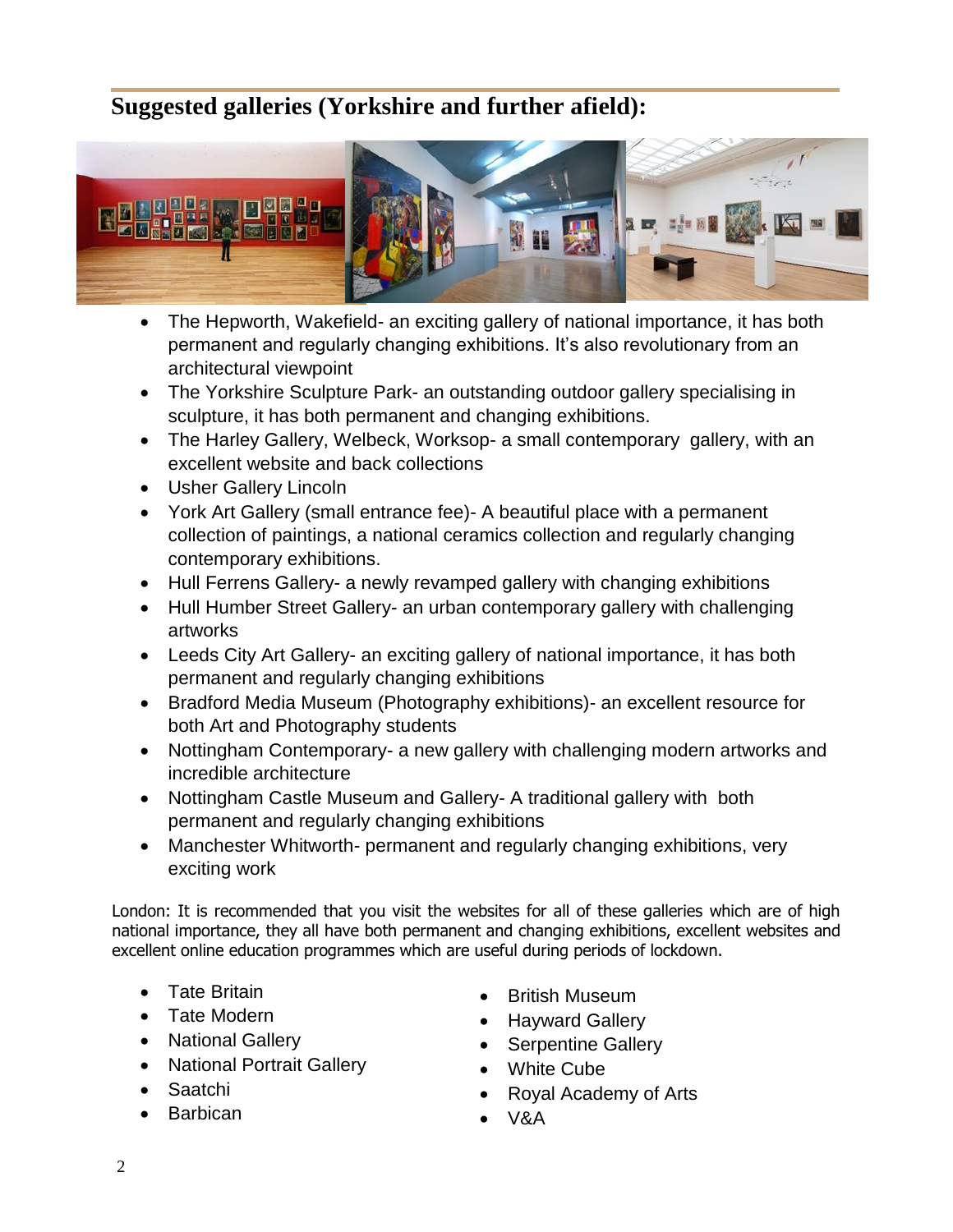**b) Wider reading:** Below is a selection of book, magazines and journals that are considered 'essential' reading to Art students!

'Ways of Seeing' John Berger

'A History of Pictures' David Hockney and Martin Gayford

'Modern Painters' magazine

## **c) Compulsory task**

Observational drawing is an integral component of all Art courses. It is often the core method of investigating, recording, developing and communicating ideas.

You must produce a minimum of 3 drawings (more than 3 would be advantageous) from the themes below. You can work in any drawing or painting media, pencil, biro, charcoal, ink, paint, pastels etc. It is your choice.

#### **The work MUST be observational and cannot be copied from photographs unless they are your own. However, please take care to strictly adhere to government lockdown and social distancing guidelines.**

#### **Themes:**

- 1. Portraiture: Self-portraits or of friends and family
- 2. Interiors: A view of your own room or others within the house, or even the hotel room on holiday, or a historic site visited
- 3. Still life: Set up an interesting collection of objects at home and create a single light source (such as shining a lamp on it, or using the direction of the sun). Draw or paint this accurately paying attention to light and shade and texture effects
- 4. Landscape: Using one of your own photographs, or directly from observation, make a detailed study of a landscape view. This can include parks, gardens, wooded views, beaches, countryside etc
- 5. Cityscapes/ architecture: You could sit outside and make an accurate study of the back or front of your house, or whilst visiting cities and urban areas, take photographs with interesting compositions and use these to work from.

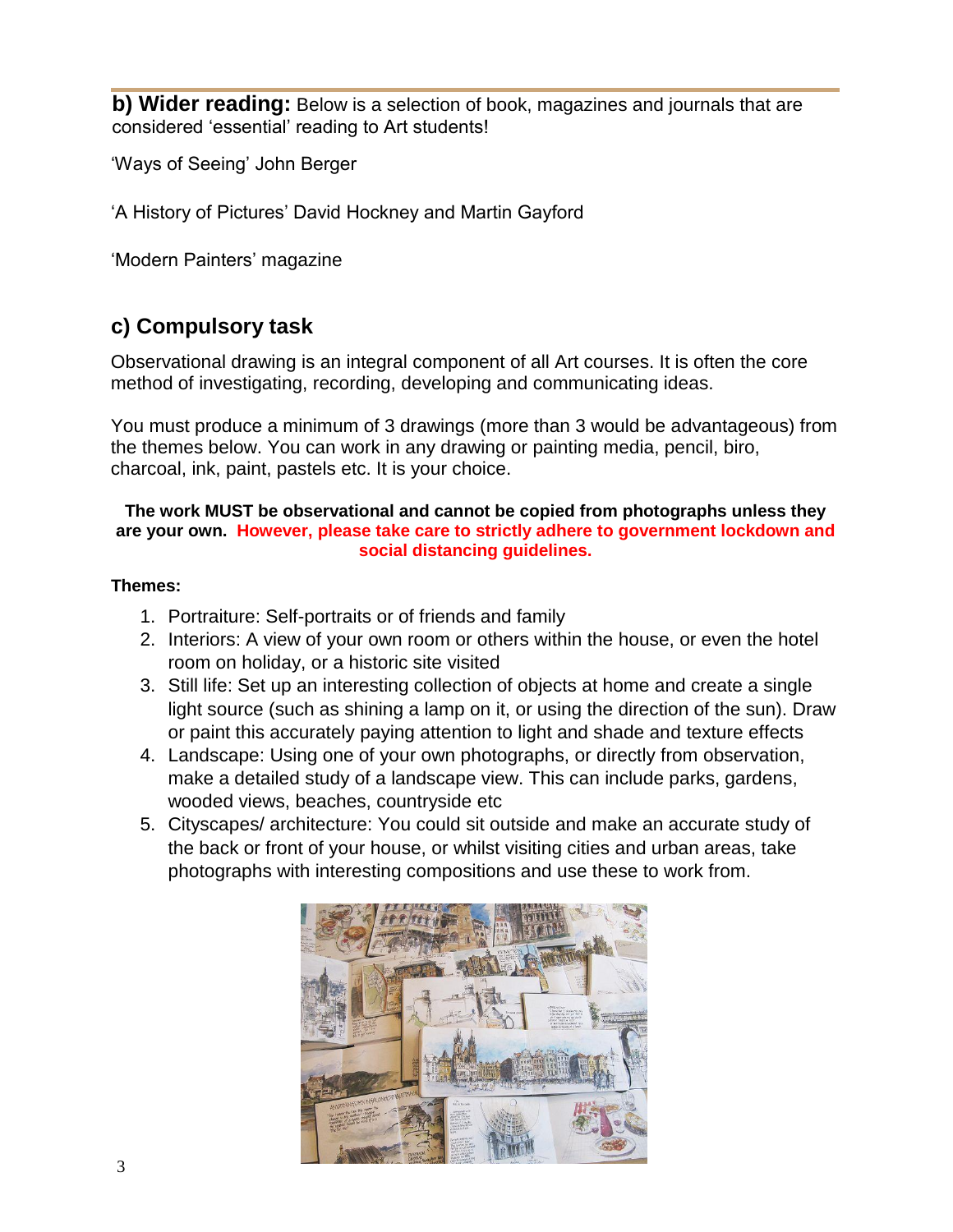## **d) Stretch!**

Learning about other artists, photographers and designers is an important part of the course and will help you to develop your project work in response to their ideas and techniques. As part of your assignment you need to choose one of the artists from the table below and produce a research page on them. This will help to you to analyse influential artists of the twentieth century.

| <b>Topic</b>   | When researching an artist and their work you must start by considering<br>the context of the individual and the context that surrounds the work they<br>produced.<br>What factors have contributed to this person's life resulting in them<br>becoming an artist? And how does the work reflect the practitioner or the<br>time / culture it was produced in? |                                                                                                                             |
|----------------|----------------------------------------------------------------------------------------------------------------------------------------------------------------------------------------------------------------------------------------------------------------------------------------------------------------------------------------------------------------|-----------------------------------------------------------------------------------------------------------------------------|
| <b>Artists</b> | Choose one of the following artists to base your research on.<br>Frida Kahlo<br><b>Chuck Close</b><br>$\bullet$                                                                                                                                                                                                                                                |                                                                                                                             |
|                | • Georgia O'Keefe                                                                                                                                                                                                                                                                                                                                              | <b>Bridget Riley</b>                                                                                                        |
|                | <b>Jackson Pollock</b>                                                                                                                                                                                                                                                                                                                                         | John Piper                                                                                                                  |
|                | <b>Gerhard Richter</b>                                                                                                                                                                                                                                                                                                                                         | Peter Doig                                                                                                                  |
|                | Anselm Kiefer                                                                                                                                                                                                                                                                                                                                                  | Barbara Hepworth                                                                                                            |
|                | Research the life and work of one artist from the list above. Read<br>about their approach and what influenced their decision to become<br>an artist.                                                                                                                                                                                                          |                                                                                                                             |
| <b>Task</b>    | this should be a minimum of 350 words.                                                                                                                                                                                                                                                                                                                         | 1. Then select one image from any of their work and analyse it,                                                             |
|                | <b>Form:</b> You should be aiming to discuss the formal elements<br>that the artist has used and how these enhance the quality of<br>the image. Consider aspects like composition, viewpoint,<br>angle, colour etc                                                                                                                                             |                                                                                                                             |
|                | <b>Process:</b> This is an analytical piece not a simple description,<br>so just how do the factors you have researched influence the<br>way the artwork has been created?                                                                                                                                                                                     |                                                                                                                             |
|                |                                                                                                                                                                                                                                                                                                                                                                | <b>Content:</b> Try to consider what has motivated the artist to<br>make this image, along with the content of the artwork. |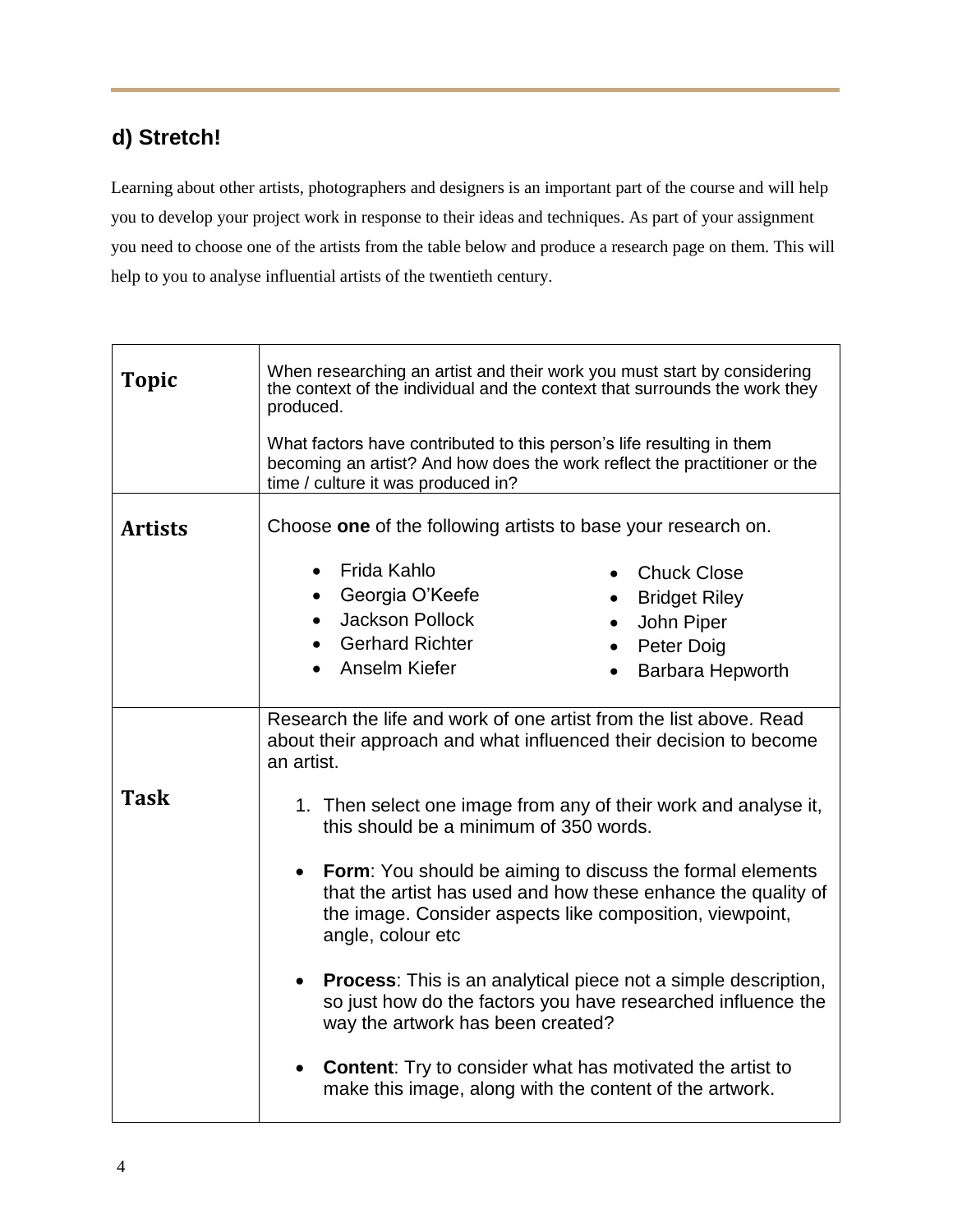|                     | • Mood $-$ How does the work make you feel and why?                                                                                           |  |
|---------------------|-----------------------------------------------------------------------------------------------------------------------------------------------|--|
|                     | 2. Reflecting on the images you have looked at you must now<br>produce a series of images that have been influenced by<br>your chosen artist. |  |
| <b>Presentation</b> | You can present the work in any way you see appropriate; a simple                                                                             |  |
|                     | printout is fine. Try to be as creative as you can.                                                                                           |  |

## **Part II - Year 12 Head Start! for completion June – September**

The following link will take you to the OCR A-Level Art and Design Specification, please read the information carefully:

## **[https://www.ocr.org.uk/Images/170210-specification-accredited-a-level-gce-art](https://www.ocr.org.uk/Images/170210-specification-accredited-a-level-gce-art-and-design-h600-h606.pdf)[and-design-h600-h606.pdf](https://www.ocr.org.uk/Images/170210-specification-accredited-a-level-gce-art-and-design-h600-h606.pdf)**

To start the A level Art course you will embark on a skills based portfolio project within which you will be developing your observational and drawing skills using a variety of traditional and untraditional drawing media To support this learning you will look at the artist Georgia O'Keefe with particular focus on her natural forms paintings please visit the Tate Gallery link below to learn more about her work:

### <https://www.tate.org.uk/search?q=georgia+o%27keefe>

You will also study the natural forms paintings and drawings of Van Gogh, and the photography work of Karl Blossfeldt.

You might find these links useful to prepare yourself. Although all three artists are widely written about in books and on websites, so use the links provided purely as a starting point.

[https://www.tate.org.uk/whats-on/tate-britain/exhibition/ey-exhibition-van-gogh-and](https://www.tate.org.uk/whats-on/tate-britain/exhibition/ey-exhibition-van-gogh-and-britain/van-gogh-and-britain-exhibition-guide)[britain/van-gogh-and-britain-exhibition-guide](https://www.tate.org.uk/whats-on/tate-britain/exhibition/ey-exhibition-van-gogh-and-britain/van-gogh-and-britain-exhibition-guide) You will need to search though the resource to find examples based on natural forms.

<http://www.artnet.com/artists/karl-blossfeldt/>